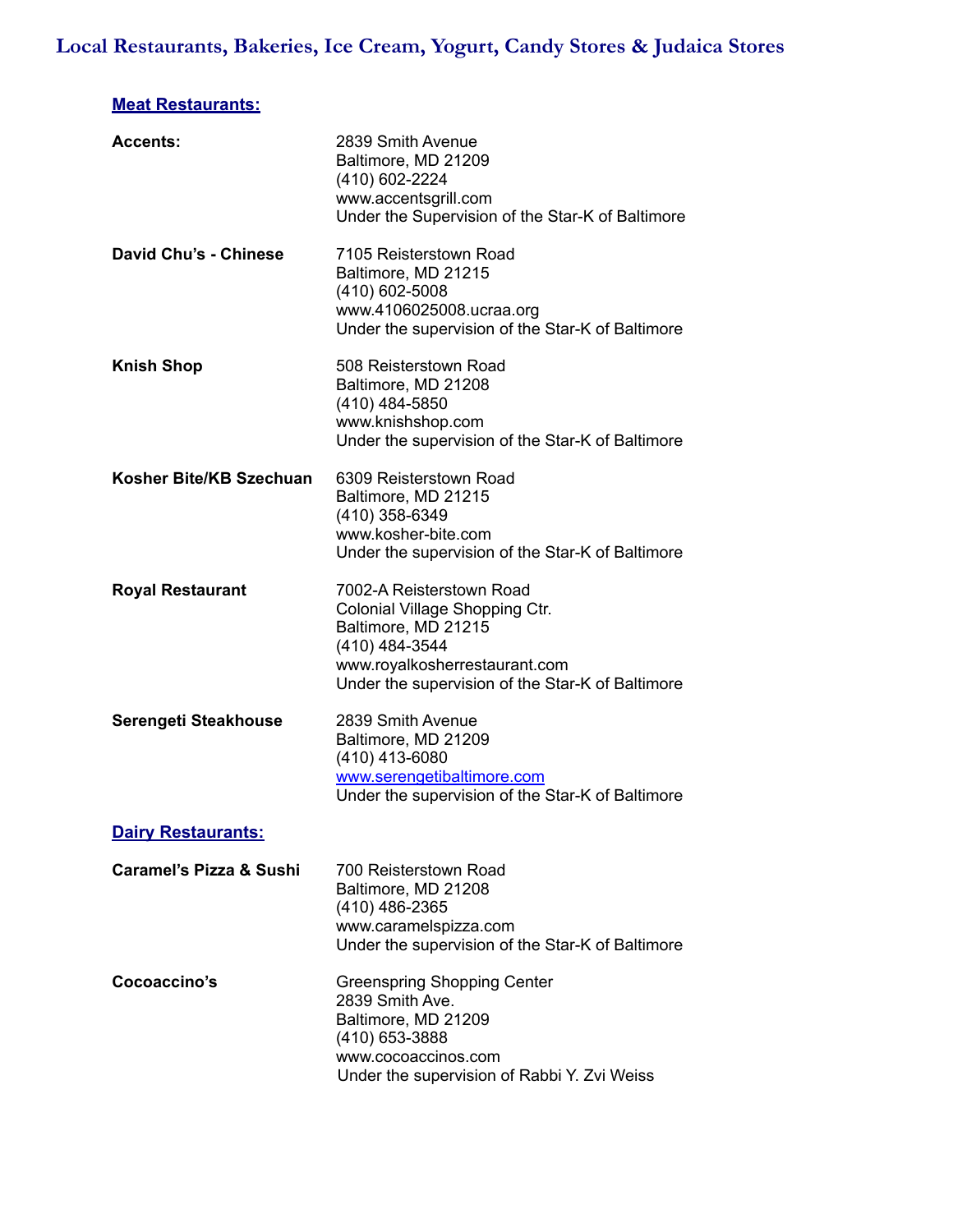| <b>Dunkin Donuts</b>                     | 7000 Reisterstown Road<br>Baltimore, MD 21215<br>(410) 764-6846<br>Under the supervision of the Star-K of Baltimore                                                           |
|------------------------------------------|-------------------------------------------------------------------------------------------------------------------------------------------------------------------------------|
| <b>Dunkin Donuts</b>                     | 1508 Reisterstown Road<br>Baltimore, MD 21208<br>(410) 764-6846<br>Under the supervision of the Star-K of Baltimore                                                           |
| Eden Café                                | <b>JCC of Park Heights</b><br>5700 Park Heights Avenue<br>Baltimore, MD 21215<br>(410) 602-7888<br>www.edencafekosher.com<br>Under the supervision of the Star-K of Baltimore |
| <b>Goldberg's Bagels</b><br>(Pikesville) | 1498 Reisterstown Road<br>Baltimore, MD 21208<br>(410) 415-7001<br>www.goldbergsbagels.net<br>Under the supervision of the Star-K of Baltimore                                |
| <b>Goldberg's Bagels</b><br>(Timonium)   | Goldberg's Bagels (Timonium)<br>31 E. Padonia Road<br>Timonium, MD 21093<br>(410) 891-8559<br>wwww.goldbergsbagels.net<br>Under the supervision of the Star-K of Baltimore    |
| <b>Mama Leah's Pizza</b>                 | 1500 Reisterstown Road - Suite 222<br>Pikesville, MD 21208<br>(410) 653-7600<br>www.mamaleahspizza.com<br>Under the supervision of the Star-K of Baltimore                    |
| <b>Me Latte</b>                          | <b>Johns Hopkins Hospital</b><br>1550 Orleans Street<br>Baltimore, MD 21231<br>(410) 502-2936<br>www.melatte.com<br>Under the supervision of Rabbi Y. Zvi Weiss               |
| <b>Milk &amp; Honey Bistro</b>           | 1777 Reisterstown Road<br>Baltimore, MD 21208<br>(410) 486-4344<br>Under the supervision of the Star-K &<br>The Rabbinical Council of Greater Washington                      |
| <b>Tov Pizza</b>                         | 6313 Reisterstown Road<br>Baltimore, MD 21208<br>(410) 358-4TOV (5238)<br>www.tovpizza.com<br>Under the supervision of the Kof-K                                              |
| Van Gough Café                           | 300 South Ann Street<br>Baltimore, MD 21231<br>(410) 558-1958                                                                                                                 |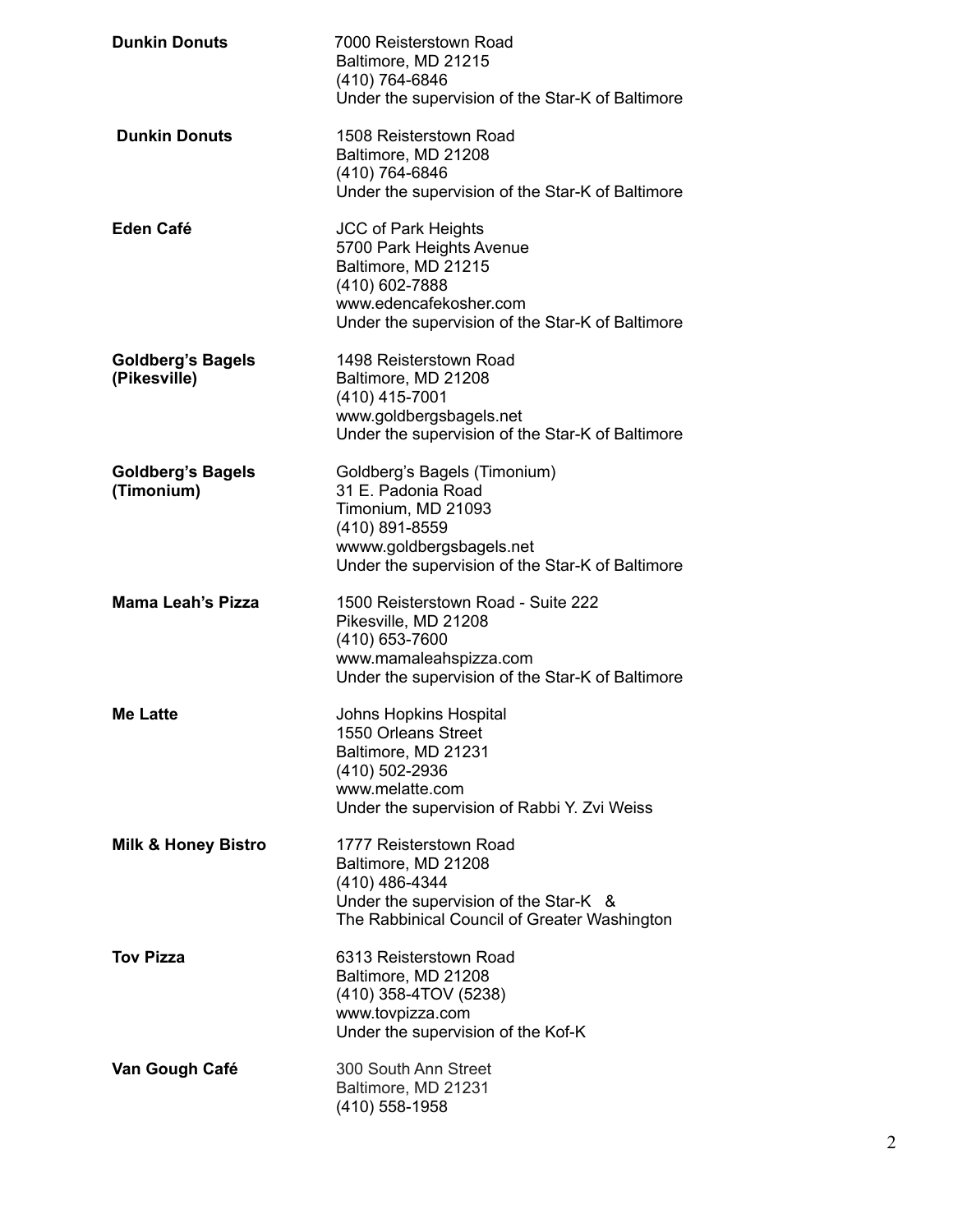### **Ice Cream/Frozen Yogurt:**

| <b>Rita's Italian Ices</b> | 6796 Reisterstown Road<br>Baltimore, MD 21215<br>(410) 764-5666<br>www.ritasfranchises.com<br>Under the supervision of the Star-K of Baltimore                    |
|----------------------------|-------------------------------------------------------------------------------------------------------------------------------------------------------------------|
| <b>Rita's Italian Ices</b> | New Town Village<br>9700 Groffs Mill Drive - Suite 9708A<br>Owings Mills, MD 21117<br>www.ritasfranchises.com<br>Under the supervision of the Star-K of Baltimore |
| Yogolaada                  | 1860 Reisterstown Road<br>Pikesville, MD 21208<br>(410) 484-9646<br>www.yogolaada.com<br>Under the supervision of Rabbi Y. Zvi Weiss                              |
| <b>Bakeries:</b>           |                                                                                                                                                                   |
| <b>Pariser's Bakery</b>    | 6711 Reisterstown Road<br>Baltimore, MD 21215<br>(410) 764-1700<br>www.parisersbakery.com<br>Under the supervision of the Star-K of Baltimore                     |
| <b>Rosendorff Bakery</b>   | 2 Locations:<br>1111 Greenwood Road<br>Pikesville, MD 21208<br>410-318-8840<br>http://www.rosendorffchallah.com                                                   |
|                            | 7 Mile Market<br>201 Reisterstown Rd.<br>Pikesville, MD 21208<br>www.sevenmilemarket.com/                                                                         |
| <b>Sion's Bakery</b>       | 303 Reisterstown Road<br>Baltimore, MD 21208<br>(443) 548-0370<br>www.sionsbakery.com<br>Under the supervision of the Star-K of Baltimore                         |

### **Candy Stores:**

**The Candy Store** 7002 Reisterstown Road Baltimore, MD 21215